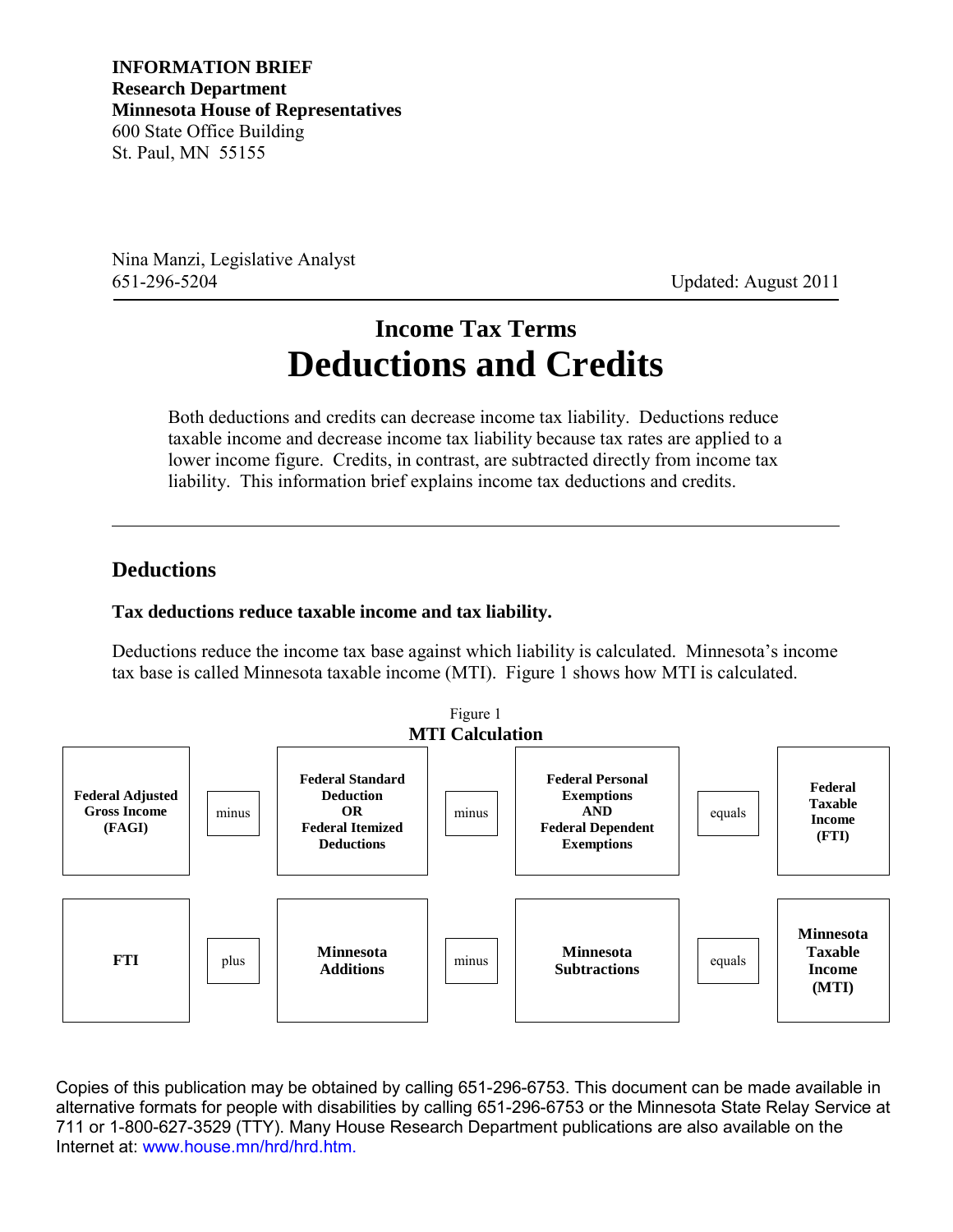The MTI calculation starts with a federal taxable income (FTI), which equals federal adjusted gross income (FAGI) after subtraction of federal deductions—either the standard deduction or itemized deductions—and personal and dependent exemptions. Minnesota tax law requires taxpayers to add some items to FTI and allows taxpayers to subtract other items from FTI. The result—MTI—is then used to determine Minnesota income tax liability. Taxpayers typically use this income to look up their tax liability in a table included in the Department of Revenue's income tax booklet.

Table 1 shows Minnesota taxable income and tax liability for two families, each with children, filing a joint return, and claiming itemized deductions at the federal level. Because Minnesota did not conform to the increase in the federal standard deduction for married joint filers, both families must add \$[1](#page-1-0),950 to federal taxable income.<sup>1</sup> The second family claims a Minnesota dependent education expense subtraction of  $$1,000$ ,<sup>[2](#page-1-1)</sup> while the first family does not.

| Calculation of Minnicsola Hicolity Tax for Two Example Families |                   |                   |  |
|-----------------------------------------------------------------|-------------------|-------------------|--|
| Tax Year 2011                                                   | <b>Family One</b> | <b>Family Two</b> |  |
| Federal Taxable Income                                          | \$40,000          | \$40,000          |  |
| Minnesota Additions                                             | \$1,950           | \$1,950           |  |
| <b>Minnesota Subtractions</b>                                   | \$0               | \$1,000           |  |
| Minnesota Taxable Income                                        | \$41,950          | \$40,950          |  |
| Minnesota Income Tax                                            | \$2,383           | \$2,313           |  |

<span id="page-1-2"></span>Table 1 **Calculation of Minnesota Income Tax for Two Example Families**

<span id="page-1-0"></span><sup>&</sup>lt;sup>1</sup> In the [Tax Relief, Unemployment Insurance Reauthorization, and Job Creation Act of 2010](http://www.irs.gov/newsroom/article/0,,id=233907,00.html) (Pub. L. No. 111-312, 124 Stat. 3296 et seq.), Congress extended an increase in the standard deduction for married filers first set in motion in 2001. The increased standard deduction is twice the amount allowed single filers, eliminating the marriage penalty otherwise imposed when the married joint standard deduction is less than twice the amount allowed for single filers.

In [Laws 2011, first special session, chapter 8,](https://www.revisor.mn.gov/laws/?id=8&doctype=Chapter&year=2011&type=1) Minnesota chose not to conform to the increased standard deduction but instead required married taxpayers to add to state taxable income the difference between the old and new standard deduction amounts.

<span id="page-1-1"></span><sup>&</sup>lt;sup>2</sup> Minnesota allows taxpayers to deduct up to \$1,625 in qualified education expenses for each child in grades K-6, and up to \$2,500 of qualified expenses for each child in grades 7-12. Qualified expenses include: tuition; tutoring; academic summer camps and after-school enrichment programs; transportation costs paid to others; nonreligious textbooks; required items for courses such as shop, home economics, and art; clothing required for physical education classes; driver's education courses taken for school credit; music lessons; rental or purchase of musical instruments; and up to \$200 for computer hardware and educational software.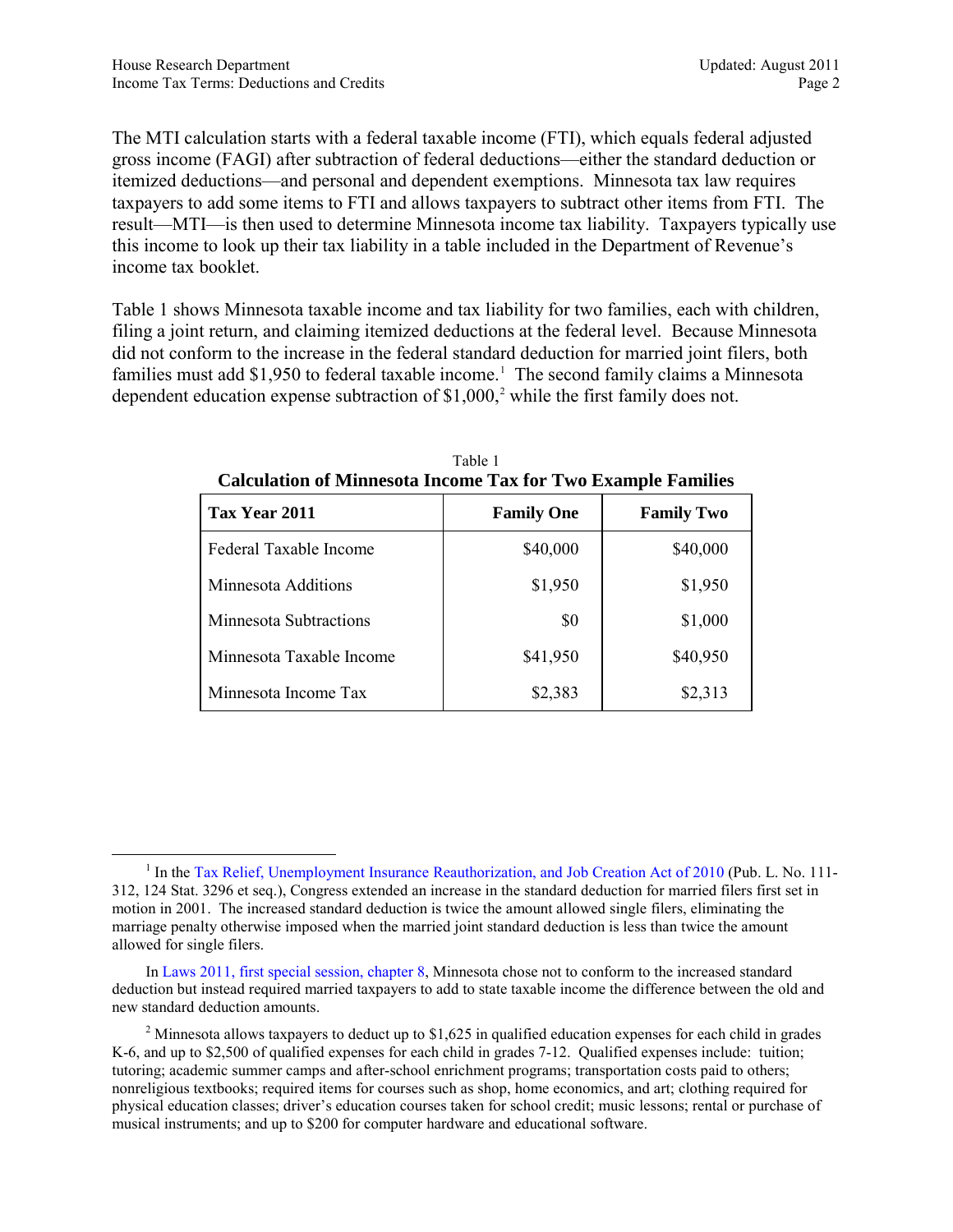#### **The value of a state income tax deduction equals the taxpayer's marginal rate times the amount of the deduction.**

Both families in Table 1 are in the 7.05 percent state tax bracket, which for married joint filers applies to incomes over \$[3](#page-2-0)3,770 and under  $$134,170$ .<sup>3</sup> The second family claims a state income tax deduction for dependent education expenses of \$1,000 and sees an income tax liability decrease of \$70.00—7.05 percent times the \$1,000 deduction.

#### **Minnesota's graduated income tax makes deductions worth more to high-income taxpayers than to low-income taxpayers.**

Suppose that the second family in Table 1 had Minnesota taxable income over \$150,000. This would put them in the 7.85 percent income tax bracket. The \$1,000 deduction would then result in a \$78.50 decrease in tax liability, \$8 more than that received by a family with a more modest income. Conversely, if the second family had MTI of only \$20,000, the same \$1,000 deduction would only result in a tax decrease of \$53.50. Finally, a family with no taxable income does not receive any benefit from a tax deduction. Table 2 summarizes the value of a \$1,000 income tax deduction by tax bracket.

|                    | Tax Value of a \$1,000 Deduction for Married Joint Filers |                     |  |
|--------------------|-----------------------------------------------------------|---------------------|--|
| <b>Tax Bracket</b> | Minnesota Taxable Income*                                 | <b>Tax Decrease</b> |  |
|                    | \$0                                                       | \$0                 |  |
| 5.35%              | \$1 to \$33,770                                           | \$53.50             |  |
| 7.05%              | \$33,771 to \$134,170                                     | \$70.50             |  |
| 7.85%              | Over \$134,170                                            | \$78.50             |  |

Table 2 **Tax Value of a \$1,000 Deduction for Married Joint Filers**

\* Taxable income amounts are for brackets that apply to married joint filers. Smaller brackets apply for head of household, single, and married separate filers.

## **Credits**

#### **Tax credits are subtracted directly from tax liability.**

After subtracting any allowable deductions to arrive at MTI, taxpayers apply Minnesota's income tax rates to determine Minnesota income tax liability. If the taxpayer qualifies for any of Minnesota's tax credits, the credits are subtracted directly from income tax liability.

<span id="page-2-0"></span>Table 3 shows Minnesota taxable income and tax liability for two families, both of which have children and claim itemized deductions at the federal level. The second family claims a

<sup>&</sup>lt;sup>3</sup> The brackets shown are for tax year 2011. Minnesota tax brackets are indexed annually for inflation.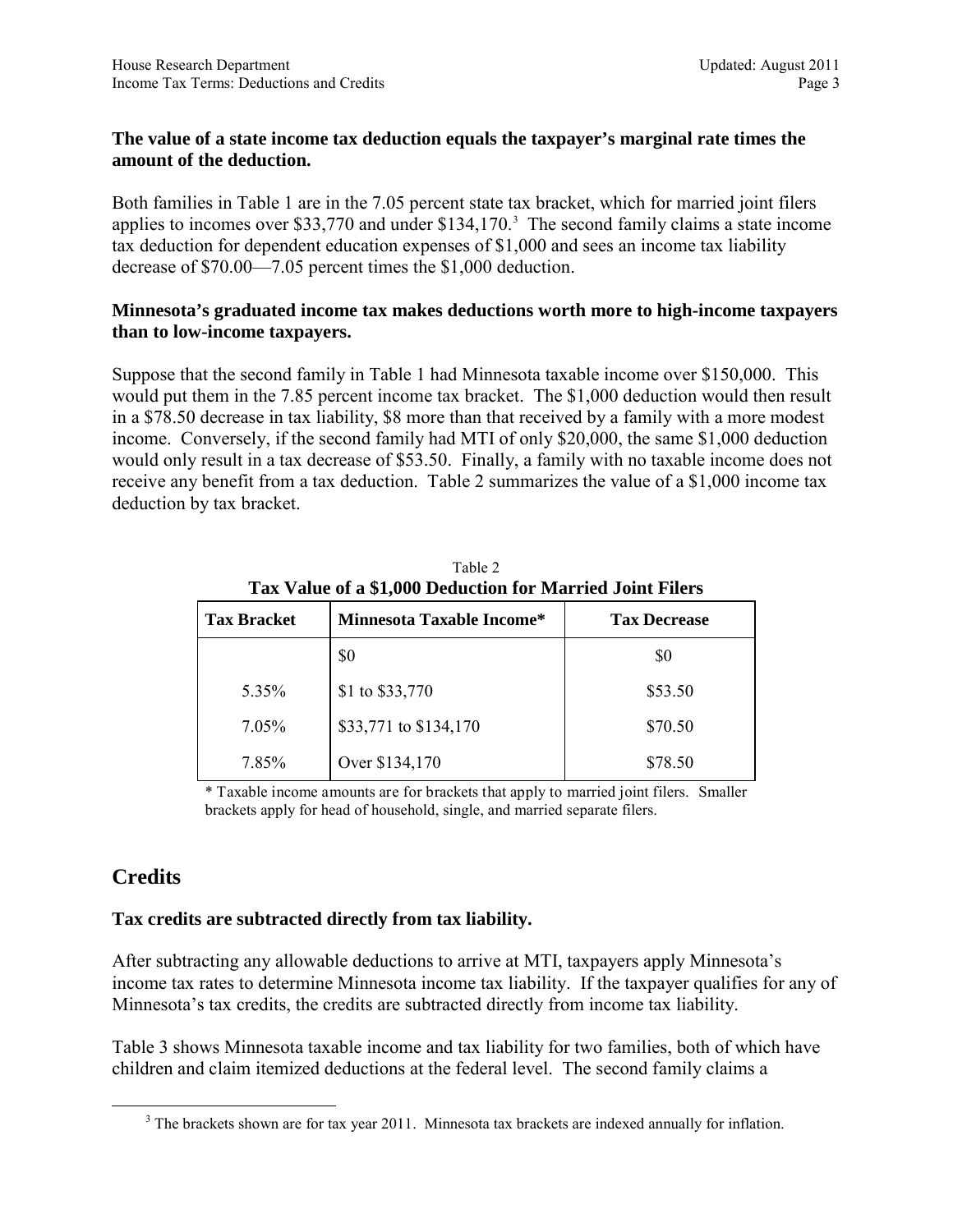Minnesota K-12 education tax credit of  $$1,000$ , while the first family does not.<sup>[4](#page-3-0)</sup> Otherwise, the families' tax profiles are identical.

Table 3

| <b>Calculation of Minnesota Income Tax for Two Example Families</b> |                   |                   |  |
|---------------------------------------------------------------------|-------------------|-------------------|--|
| Tax Year 2011                                                       | <b>Family One</b> | <b>Family Two</b> |  |
| Minnesota Taxable Income                                            | \$30,000          | \$30,000          |  |
| Minnesota Income Tax                                                | \$1,605           | \$1,605           |  |
| K-12 Education Tax Credit                                           | \$0               | \$1,000           |  |
| Tax after Credits                                                   | \$1,605           | \$605             |  |

| The family that does not claim the credit has a Minnesota tax liability of \$1,605, while the family   |
|--------------------------------------------------------------------------------------------------------|
| that claims the credit has a tax liability of only \$605. The \$1,000 tax credit reduces tax liability |
| by \$1,000. This contrasts with a \$1,000 tax deduction, which at most can reduce Minnesota tax        |
| liability by only \$78.50.                                                                             |

#### **Tax credits can be refundable or nonrefundable.**

**Nonrefundable** credits only offset tax liability. Taxpayers with incomes too low to have any tax liability do not receive any benefit from nonrefundable tax credits.<sup>[5](#page-3-1)</sup> Two of Minnesota's major tax credits—the marriage credit and the long-term care insurance credit—are nonrefundable.

**Refundable** credits, in contrast, are refunded fully to taxpayers regardless of their tax liability. For example, a taxpayer with \$500 in tax liability who qualifies for a \$1,000 refundable credit would receive a refund of \$500. If the credit was nonrefundable, that taxpayer would only be able to "use" the \$500 of the tax credit that offset liability.

#### **Because credits are subtracted directly from liability, they are worth the same to all taxpayers with liability, regardless of income.**

<span id="page-3-0"></span><sup>&</sup>lt;sup>4</sup> The K-12 education tax credit equals 75 percent of qualifying expenses. The maximum credit is \$1,000 per child, and families may claim the credit for each child enrolled in grades K-12. The credit begins to phase out when gross income equals \$33,500 and is fully phased out for families with one or two children when income exceeds \$37,500. The phaseout range extends by an additional \$2,000 for each additional child for whom the credit is claimed—to \$39,500 for three children, \$41,500 for four children, and so on. The families in Table 3 have gross incomes low enough to qualify for the K-12 education credit. For more information on the K-12 education credit, see the House Research Information Brief, *[Income Tax Deductions and Credits for Public and Nonpublic Education](http://www.house.leg.state.mn.us/hrd/pubs/educcred.pdf)  in Minnesota*[, November 2008.](http://www.house.leg.state.mn.us/hrd/pubs/educcred.pdf)

<span id="page-3-1"></span> $5$  In 2011, a family of four will not have any state income tax liability until their gross income exceeds \$24,450, which equals the standard deduction of \$11,600, minus the \$1,950 add-back required at the state level (see footnote [1\)](#page-1-2), and two personal and two dependent exemptions of \$3,700 each.